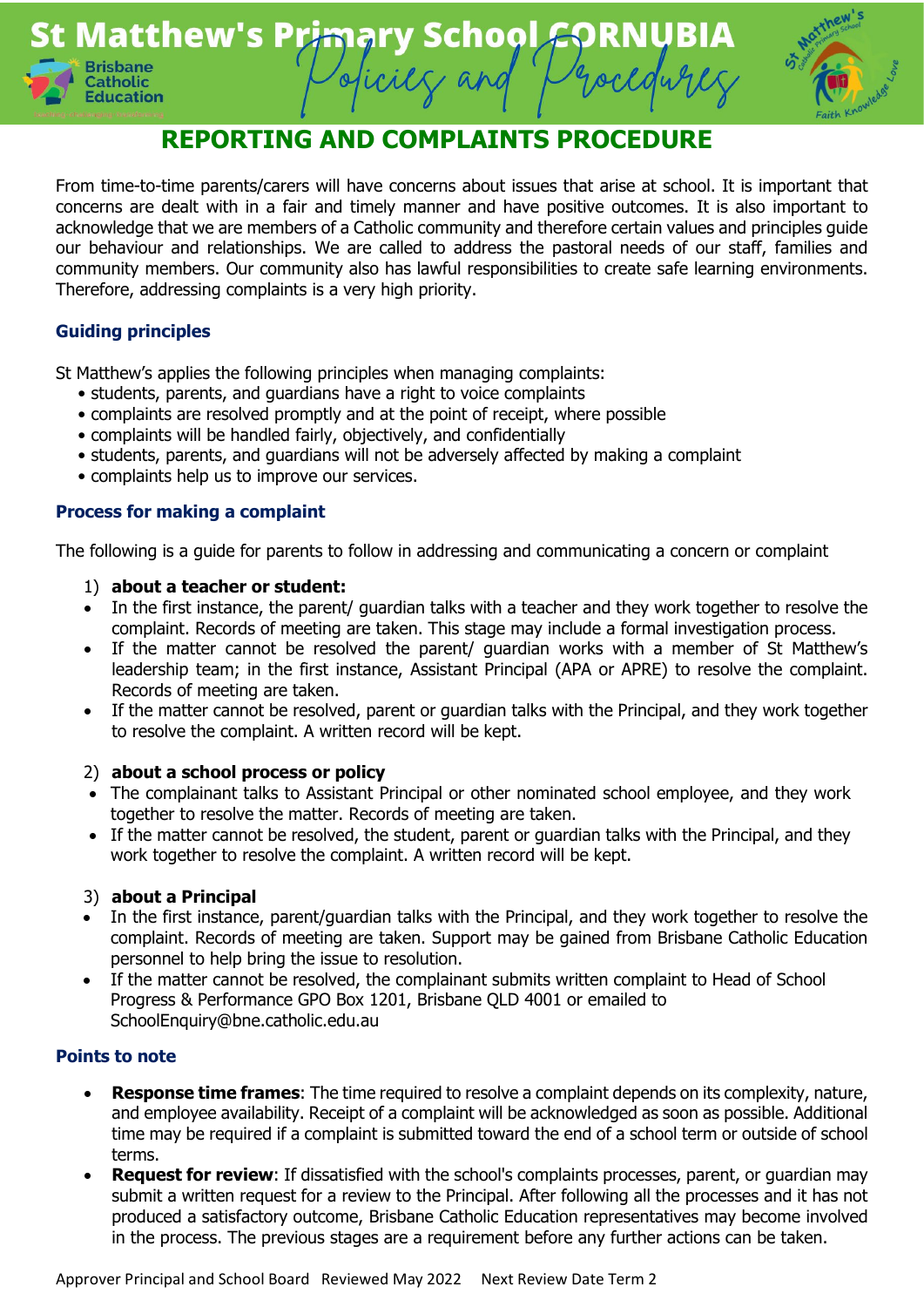- Brisbane Catholic Education representatives will form an action plan and solution in consultation with the family and school.
- **Complaints from students about other students or teachers**: In the event of a student making a complaint against another student the class the class teacher will facilitate a process and take appropriate actions. Parents/ guardians will be informed when necessary. A member of the leadership team will facilitate the process in the event of a student making a complaint about a teacher. Records are kept, parents are informed, and they may take part in the resolution process.



#### **Roles and Responsibilities**

Successful implementation of the formal procedure is enhanced by each party demonstrating an intention to act accordingly.

The *Principal* has delegated responsibility for the everyday operations of the school in accordance with Brisbane Catholic Education policies, procedures, and guidelines. Responsibilities of the Principal include:

- implement and maintain written processes about receiving, assessing, investigating, and otherwise dealing with complaints made by students, parents or guardians
- ensure information on how to make a complaint is accessible to students, parents and quardians
- maintain a register of complaints using the approved BCE complaints register template
- initiate a response and resolve complaints promptly and communicate outcome to the complainant
- when a complainant requests a review of a decision by a school employee, review to assess the merits of original complaint, processes used to resolve the complaint and outcome decided
- when a complainant requests in writing a review of a decision by the Principal, forward the written request to the Senior Leader – School Progress & Performance
- for complaints about the Principal, request that the complainant submit the complaint in writing to Head of School Progress & Performance, GPO Box 1201, Brisbane QLD 4001
- liaise with the Senior Leader School Progress & Performance on complex complaints
- ensure written complaints are acknowledged in writing as soon as possible
- ensure the school manages complaints in accordance with BCE's Student, Parent and Guardian Complaints Management policy and this procedure.

| Role of Parents/carers and/or students                                                                                                                                                                                                                                                                                                                                                                                                            | <b>Role of the School Personnel</b>                                                                                                                                                                                                                                                                                                                                                                                                                                                                                                                                                                                                                                |
|---------------------------------------------------------------------------------------------------------------------------------------------------------------------------------------------------------------------------------------------------------------------------------------------------------------------------------------------------------------------------------------------------------------------------------------------------|--------------------------------------------------------------------------------------------------------------------------------------------------------------------------------------------------------------------------------------------------------------------------------------------------------------------------------------------------------------------------------------------------------------------------------------------------------------------------------------------------------------------------------------------------------------------------------------------------------------------------------------------------------------------|
| • work with school employees to resolve the<br>complaint<br>• provide the school with a clear description of the<br>complaint and desired outcome<br>• provide all relevant information and<br>documentation to the school when the<br>complaint is made<br>• understand that resolving complaints may take<br>some time<br>• inform the school of changes affecting the<br>complaint<br>• cooperate in a respectful way with school<br>employees | • manage complaints in accordance with BCE's<br>Student, Parent and Guardian Complaints<br>Management policy and this procedure.<br>• Listen to concerns with an open mind and seek to<br>understand them.<br>• Maintain confidentiality.<br>• Investigate any relevant issues carefully.<br>• Commit to resolving any problems in ways that<br>respect individuals and attempt to meet the needs<br>of all concerned as fairly as possible.<br>• Communicate clearly, sensitively, and objectively.<br>• Establish timelines for actions and review for any<br>resolutions<br>• Record communications in school records base<br>(Engage: conversation/ incidents) |

**NOTE**: if a complaint is related to alleged (a) Inappropriate behaviour (b) Sexual or physical abuse (c) Bullying (d) Criminal matters or (e) Serious injury (f) breach of Australian Privacy Principles there are similar procedures that the Principal needs to follow to address these sensitive topics. This follows Federal and State Legislation and BCE policy. Please contact the school principal. The Brisbane Catholic Education Student Protection Processes and Complaints Procedures are [available here.](http://www.bne.catholic.edu.au/students-parents/student-protection/Pages/default.aspx)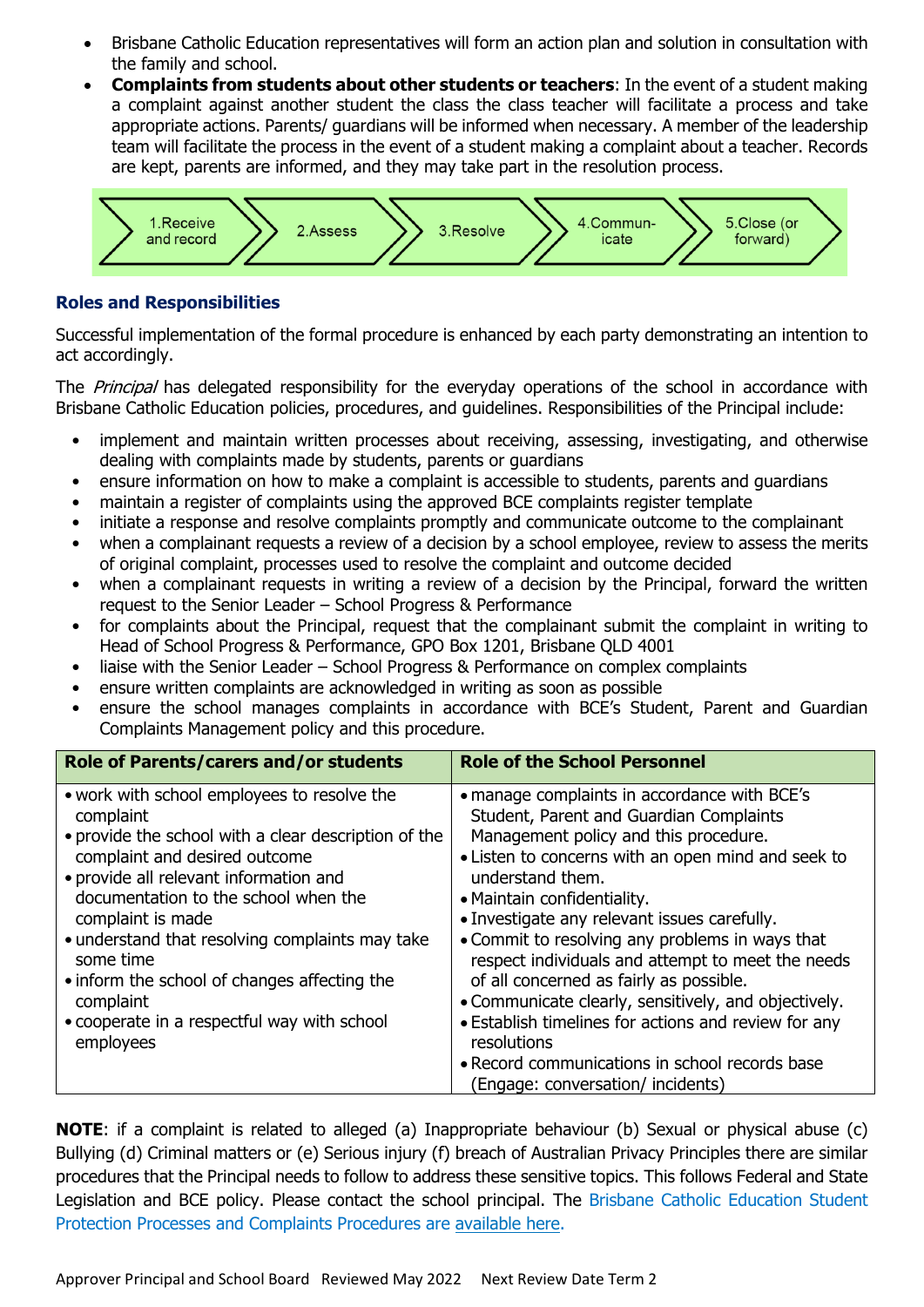



## **1. PURPOSE**

The purpose of this policy is to outline the principles Brisbane Catholic Education (BCE) employees must follow when managing a complaint from a student, parent or guardian. Complaints are an important source of information for the organisation in identifying issuesand risks and improving processes and systems.

#### **2. RATIONALE**

This policy will ensure that complaints from students, parents and guardians are managedconsistently and in accordance with the Australian Standard on complaints management (AS/NZS ISO 10002:2014 – Guidelines for complaints in organisations) and relevant legislation.

#### **3. POLICY STATEMENT**

BCE is committed to effective complaints management by managing student, parent andguardian complaints in an accountable, transparent, timely and fair manner, while protecting the health and safety of BCE employees through proactive management of unreasonable complainant conduct.

#### **4. PRINCIPLES**

In managing a complaint from a student, parent or guardian, the following principles apply:

- people focus: build trusting relationships by respecting individuals and the community.Students, parents and guardians have a right to voice complaints
- accessibility: information on how and where to make a complaint is available and easyto access
- local resolution: resolve complaints promptly and at the point of receipt, where possible
- responsiveness: prioritise and resolve complaints in a fair and timely manner withcomplainants informed of progress in the complaints handling process
- objectivity and fairness: apply procedural fairness and withhold judgement
- no detriment: students, parents and guardians are not adversely affected because theyhave made a complaint
- learn, improve and grow: improve services by learning from complaints
- accountability: employees know, and exercise, their roles and responsibilities
- confidentiality: complaint information is confidential and managed in accordance withAustralian Privacy Principles within the Privacy Act 1988 (Cth).

#### **Complaints within the scope of this policy**

Complaints by a student, parent or guardian expressing dissatisfaction about a service,decision or action of a BCE employee, and the student, parent or guardian is directly affected by the service, decision, or action.

#### **Complaints outside the scope of this policy**

The following complaints are outside of the scope of this policy and are responded tothrough other mechanisms:

- BCE employee complaints: BCE's Staff Complaints Management procedure
- complaints relating to non-compliance with BCE's student protection processes: Complaints Procedure for Non-compliance with Brisbane Catholic Education's StudentProtection Processes
- complaints relating to student bullying or harassment: BCE's Preventing andResponding to Student Bullying in Schools policy
- complaints relating to conduct of religious clergy and other religious persons:Archdiocese of Brisbane Professional Standards
- complaints relating to animal use: QSAEC Animal Use Complaint Report
- reporting a work health and safety incident or near miss: BCE's Incident Reporting and Investigation